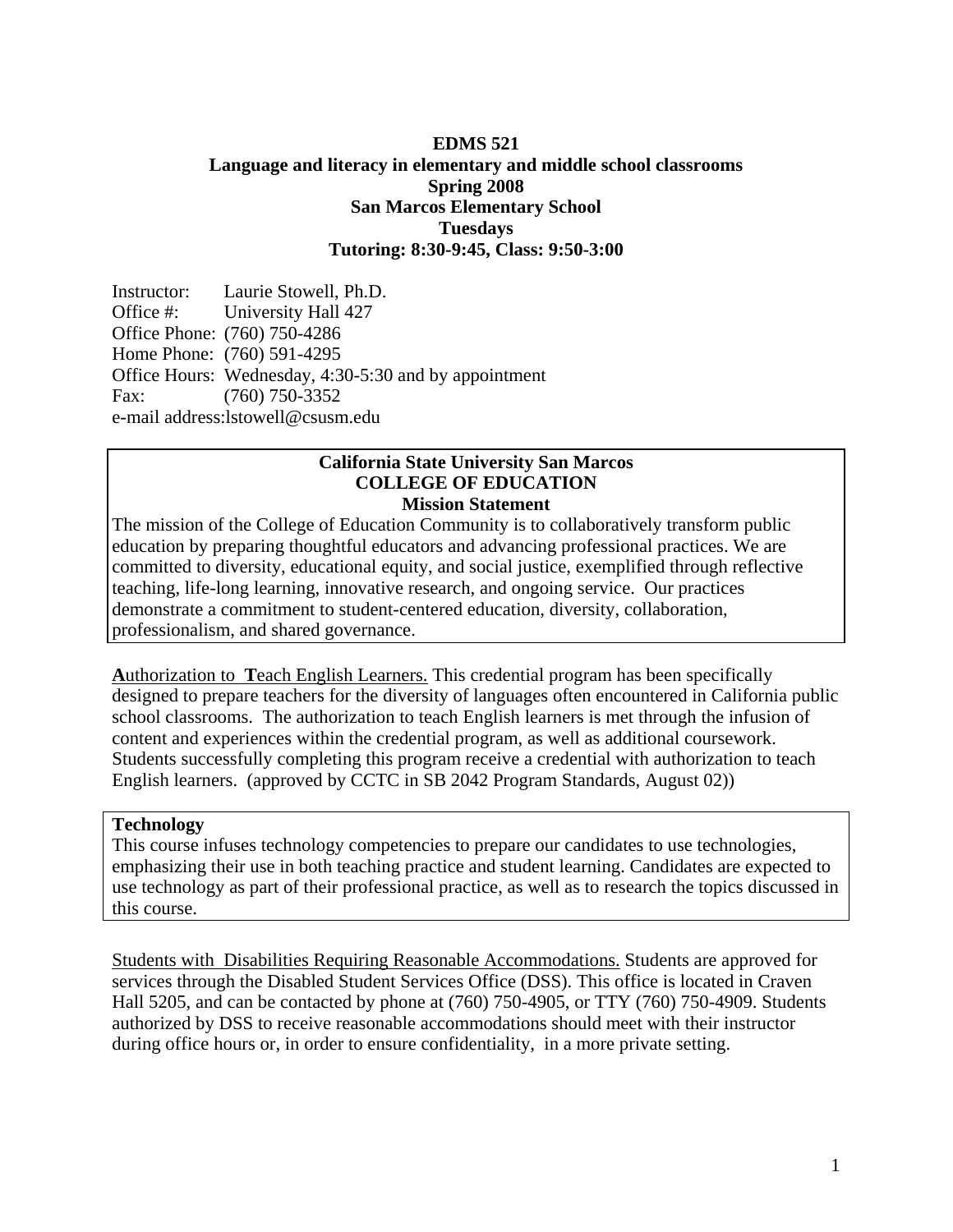## **All University Writing Requirement**

Every course at the university must fulfill the university's writing requirement of at least 2500 words. This will be met through the written assignments for this class.

### **CSUSM Academic Honesty Policy**

"Students will be expected to adhere to standards of academic honesty and integrity, as outlined in the Student Academic Honesty Policy. All written work and oral presentation assignments must be original work. All ideas/materials that are borrowed from other sources must have appropriate references to the original sources. Any quoted material should give credit to the source and be punctuated with quotation marks.

Students are responsible for honest completion of their work including examinations. There will be no tolerance for infractions. If you believe there has been an infraction by someone in the class, please bring it to the instructor's attention. The instructor reserves the right to discipline any student for academic dishonesty in accordance with the general rules and regulations of the university. Disciplinary action may include the lowering of grades and/or the assignment of a failing grade for an exam, assignment, or the class as a whole."

Incidents of Academic Dishonesty will be reported to the Dean of Students. Sanctions at the University level may include suspension or expulsion from the University.

## **Plagiarism:**

As an educator, it is expected that each student will do his/her own work, and contribute equally to group projects and processes. Plagiarism or cheating is unacceptable under any circumstances. If you are in doubt about whether your work is paraphrased or plagiarized see the Plagiarism Prevention for Students website http://library.csusm.edu/plagiarism/index.html. If there are questions about academic honesty, please consult the University catalog.

#### **Electronic Communication Protocol**

Electronic correspondence is a part of your professional interactions. If you need to contact the instructor, e-mail is often the easiest way to do so. It is my intention to respond to all received emails in a timely manner. Please be reminded that e-mail and on-line discussions are a very specific form of communication, with their own nuances and etiquette. For instance, electronic messages sent in all upper case (or lower case) letters, major typos, or slang, often communicate more than the sender originally intended. With that said, please be mindful of all e-mail and online discussion messages you send to your colleagues, to faculty members in the College of Education, or to persons within the greater educational community. All electronic messages should be crafted with professionalism and care.

Things to consider:

- Would I say in person what this electronic message specifically says?
- How could this message be misconstrued?
- Does this message represent my highest self?
- Am I sending this electronic message to avoid a face-to-face conversation?

In addition, if there is ever a concern with an electronic message sent to you, please talk with the author in person in order to correct any confusion.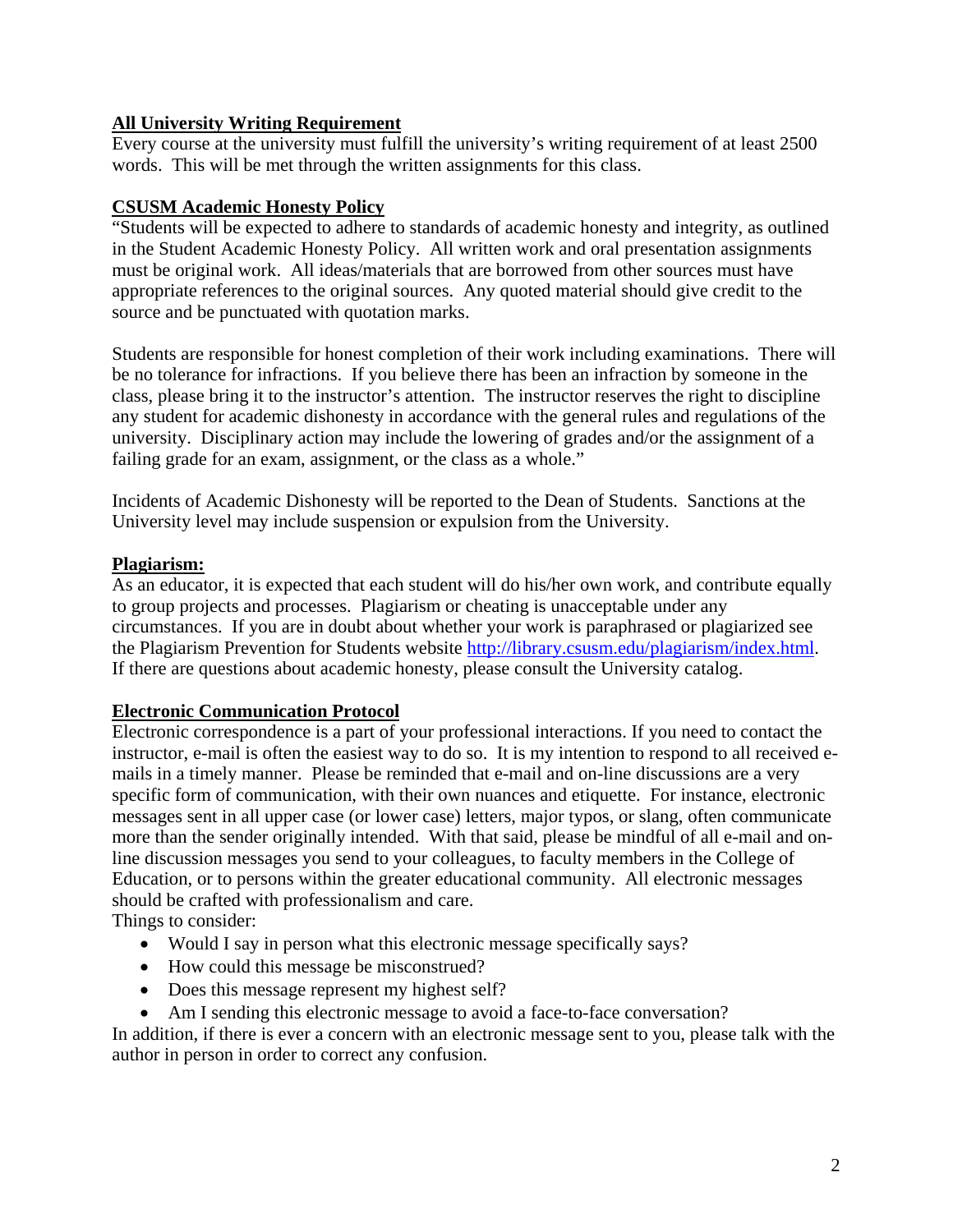## Course Description

The primary aim of this course is for students to develop an understanding of the theory, methodology and assessment of English language arts and second language learning in integrated and inclusive elementary and middle school classrooms.

### **Prerequisite: Admission to the credential program**

## **Standard Alignment:**

The course objectives, assignments, and assessments have been aligned with the CTC standards for Multiple Subjects Credential. Please be sure to incorporate artifacts from this class into your final comprehensive portfolio. The following standards are a primary emphasis in this course:

TPE 1a-Subject Specific Pedagogical Skills for MS Teaching TPE 4-Making Content Accessible

## **Teacher Performance Expectation (TPE) Competencies:**

This course is designed to help teachers seeking the Multiple Subjects Credential to develop the skills, knowledge, and attitudes necessary to assist schools and district in implementing effective programs for all students. The successful candidate will be able to merge theory and practice in order to realize a comprehensive and extensive educational program for all students. The following TPE's are addressed in this course:

## **Task Stream, TPE's, and Assignments**

TPE Reflective Writing for Task Stream: This course requires that you address the TPE's listed above for your Task Stream Electronic Portfolio. You will address these TPE's by completing course assignments. Completion of the course assignments includes submitting them in the appropriate format to your electronic portfolio. Assessment of your TPE's is directly related to the assessment of your course assignments. You will write summary reflections to be submitted, responded to, and archived via Task Stream. We will discuss this further in class and provide lots of support to do this.

#### http://lynx.csusm.edu/coe/eportfolio/index.asp

This will take you to the CSUSM COE website where you can get help with how to create your electronic portfolio and information on the required elements.

#### http://www.taskstream.com

This is the TaskStream home page where you will register for Taskstream and return to when working on your electronic portfolio.

| <b>REQUIRED TEXTS:</b> | Cunningham, P. $(4^{rd}$ ed.) <i>Phonics They Use</i>                                                  |  |
|------------------------|--------------------------------------------------------------------------------------------------------|--|
|                        | Cunningham, P and Allington, R. (1999) ( $3nd$ ed.) Classrooms that<br><i>work.</i> New York: Longman. |  |
|                        | Rethinking our classrooms 2: Teaching for Equity and social                                            |  |

*justice*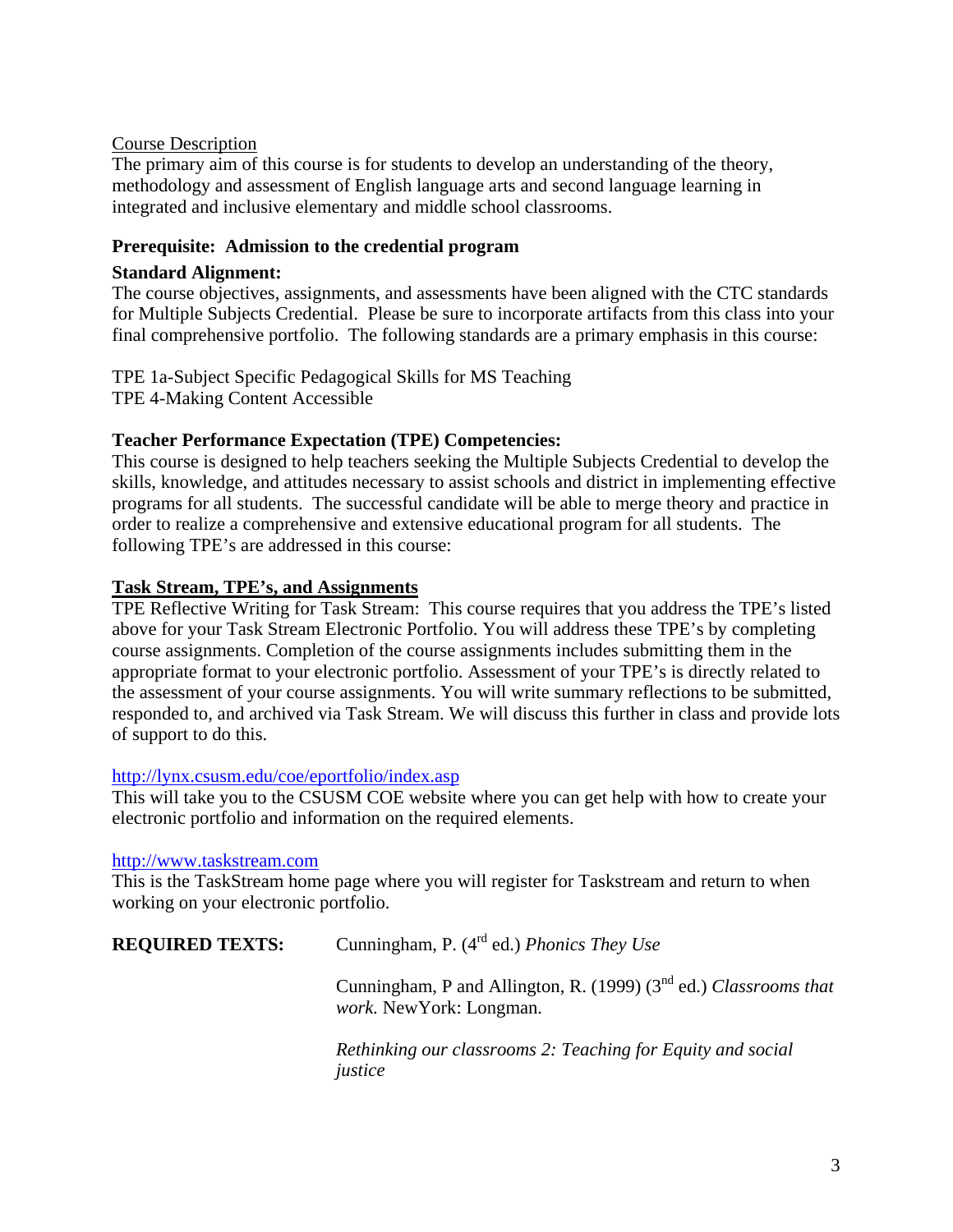Flint, Amy Seely. (2008*) Literate lives: Teaching reading and writing in elementary classrooms.*

ELA standards can be accessed via the California Department of Education website :http://www.cde.ca.gov/be/st/ss/engmain.asp

Packet of readings and materials available at CopyServe

**Recommended Books**:

**(Optional)** Johns, J. (9<sup>th</sup> ed.) *Basic Reading Inventory: Pre-primer through grade twelve & early literacy assessments*. Dubuque, Iowa: Kendall-Hunt.

> Zarrillo, J. J. (2002). (2nd ed.) *Ready for RICA: A test preparation guide for California's Reading Instruction Competence Assessment.* Merrill Prentice Hall.

#### **OBJECTIVES**

**KNOWLEDGE** Students will:

\*gain an understanding of how a first and second language is acquired.

 \*gain an understanding of the reading and writing processes and their relationship to thought, language and learning.

\*gain an understanding of how people learn to read and write in their first and second language

\*become familiar with current approaches to the teaching of reading and writing, the theoretical bases of such approaches, and some of the controversy surrounding them. \*become familiar with current approaches to the teaching of reading and writing in culturally and linguistically diverse elementary school classrooms

\*become familiar with classroom diagnostic techniques and evaluation procedures.

#### **SKILLS**

Students will:

\*become sensitive observers of children's language using behaviors.

\*analyze children's reading and writing behavior as a basis for making instructional decisions

\*develop the ability to select appropriate materials and instructional strategies to meet the individual needs of students

\*learn how to organize the classroom for teaching reading and writing to culturally and linguistically diverse populations.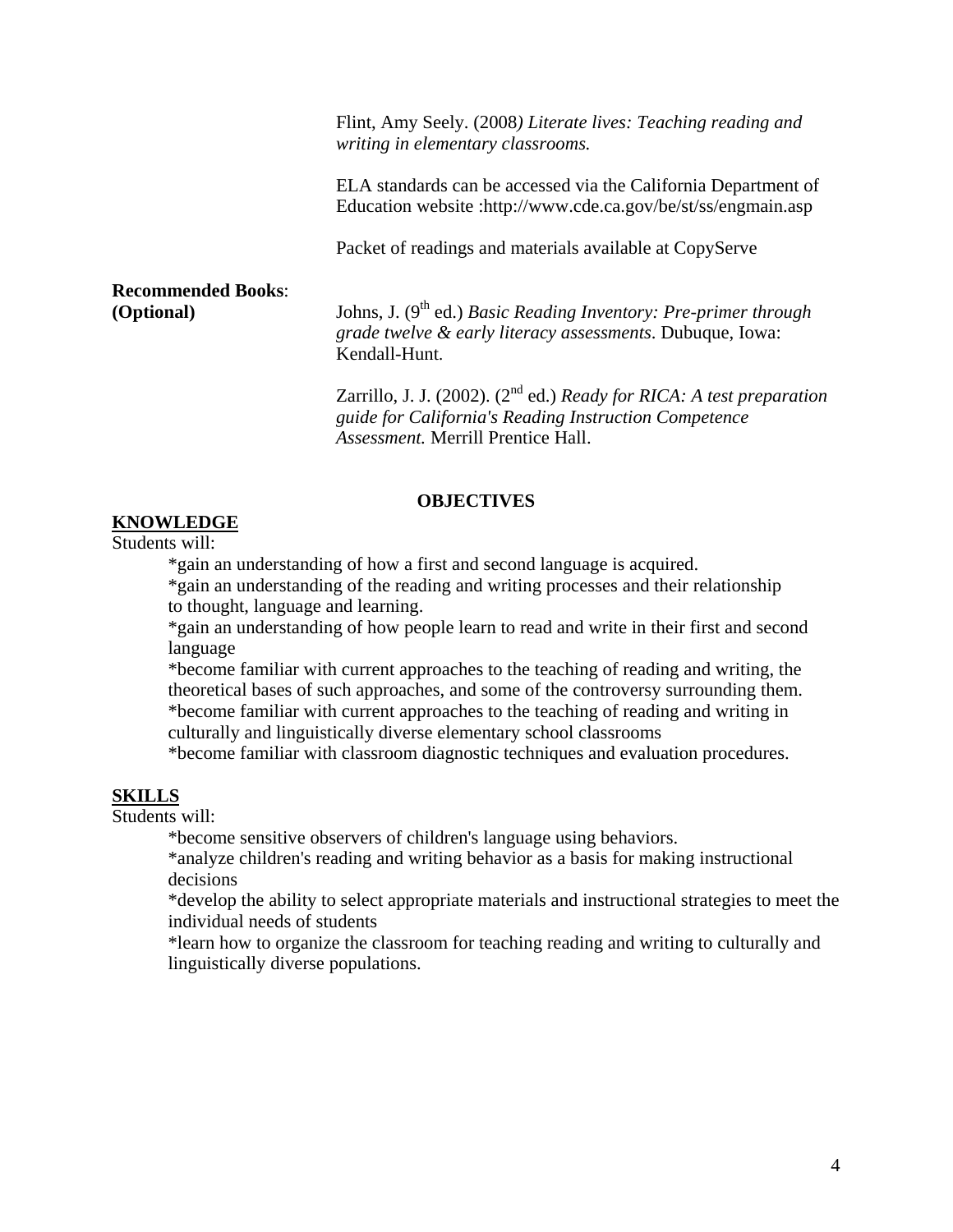## **ATTITUDES AND VALUES**

Students will:

 \*develop an appreciation for the natural language abilities children possess for processing and producing print

 \*develop an appreciation for the need and value of integrating reading and writing into all areas of the curriculum

\*affirm the importance of a rich environment for developing an effective language arts program.

 \*develop a sensitivity to and appreciation for culturally and linguistically diverse learners.

 \*develop an appreciation for the importance of reading and writing for their own personal and professional growth

 \*develop a respect for each student, his/her abilities and background and the student's right to instruction that meets his or her individual needs.

## **REQUIREMENTS:**

**Reading reflections (30 pts.)**: It is expected that everyone will understand all the readings and will come to class prepared to discuss them. Write at least 3 comments or questions from the readings for that session (Each Friday is the equivalent of two sessions so prepare two reflections for each meeting day). **Do not summarize**. Please give thoughtful reactions, responses, and reflections. If the readings are from more than one book, try to comment on more than one book. We will use these as the basis of our discussion at the beginning of some classes. I will collect them at the beginning of each session and they should show that you have done the reading. **You have 3 free passes!**

**Primary Observation Reflections (Total 20 pts):** We will schedule time to observe specifically in kindergarten and first grade classrooms to observe beginning reading and writing instruction. Take notes on what you see in the classrooms while you are there. Following your visits we will debrief the experiences in class and you will write a 2-3 page reflection on your observation of effective practices in teaching reading and writing to children. **DUE: March 2** 

**Your observation notes on the day you observe will look like this:** 

Example:

**Topic**: Phonics Instruction

**Date/Time** 2/7/07 9:00-10:00

**Place** (school/grade/classrooms) San Marcos Elementary, Monolingual 1<sup>st</sup> grade **Activity**: Teacher taught "B"sound using alphabet cards and the pocket chart. Students wrote words beginning with B then illustrated the following-bird, ball, balloon, and boat. **Reflective Notes:** The teacher did a good job being inclusive with all students. Accommodations were made for second language learners when the teacher used some words that were close cognates (ball-bola) to help the students make connections. I noticed that one of the children who had trouble focusing was seated next to the teacher. She was very effective in selecting children to participate in order to ensure that the students did not get out of hand. I would modify this lesson in order to help English learners by using some cognates in Spanish and showing the students how beginning sounds work in their language.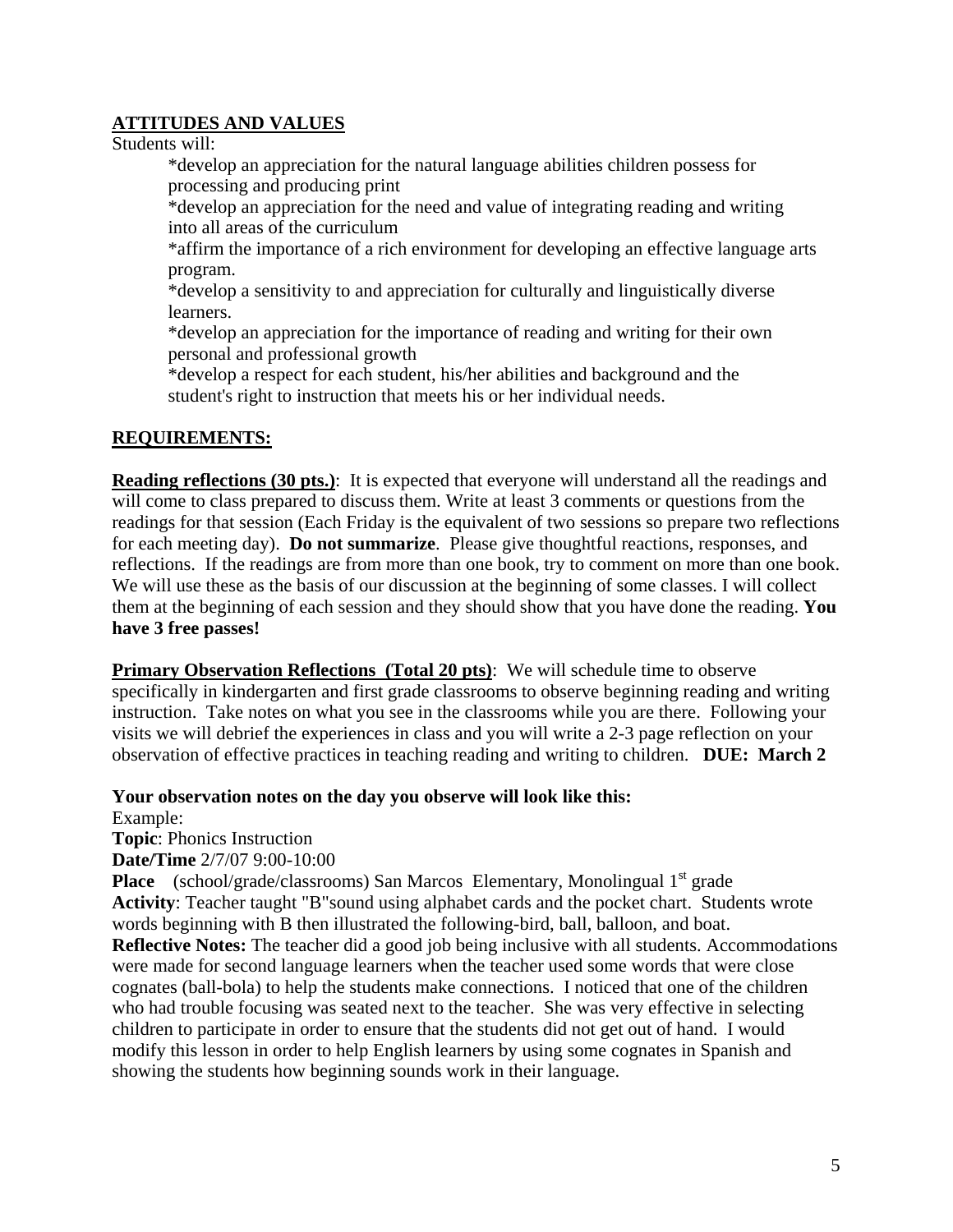Please do try to observe a lesson in each of the areas of the RICA Notebook for this semester:

- Phonemic Awareness
- Concepts About Print
- Phonics Instruction
- Spelling Instruction
- Reading Comprehension-Narrative
- Supporting Reading through Oral and Written Language Development
- Vocabulary Development
- Writing

Try to answer the following questions in your reflection:

- 1. How was the room organized, the physical layout?
- 2. Was there a classroom library? Was it organized in any particular way?
- 3. What opportunities did students have for independent reading?
- 4. Did the teacher work in small groups? How were the groups organized? How were students placed in groups?
- 5. What was the rest of the class doing when the teacher worked in small groups?
- 6. Did you see lessons in the following areas:

Phonemic Awareness Concepts About Print Phonics Instruction Spelling Instruction Reading Comprehension-Narrative Supporting Reading through Oral and Written Language Development Vocabulary Development

What took place – what was the nature of the instruction?

- 7. Did the teacher read aloud?
- 8. How much time was spent on reading instruction?
- 9. Was it a literacy rich environment? How so?
- 10. Was there evidence of student work in the room? What kind?
- 11. Did you see any kind of reading assessment? What was it? What was being assessed?
- 12. What else did you notice about early reading instruction?

Your final reflection will be a narrative about what you saw and your reflections on them. Please include the setting (small group, large group, one-on-one), what the teacher and the students did and what accommodations were made for students with special needs, or English language learners.

**Reading Strategy lessons (20 pts.)** Each of you individually will present one lesson (no longer than 15 minutes please) on a reading or writing **strategy**. Write a lesson plan and bring enough copies for the cohort on the day you demonstrate your lesson. These can be lessons you would teach individually, in a small group or a whole class. Make your lesson active, interesting, fun and meaningful. Feel free to use the required literature for this class. Be sure to ask yourself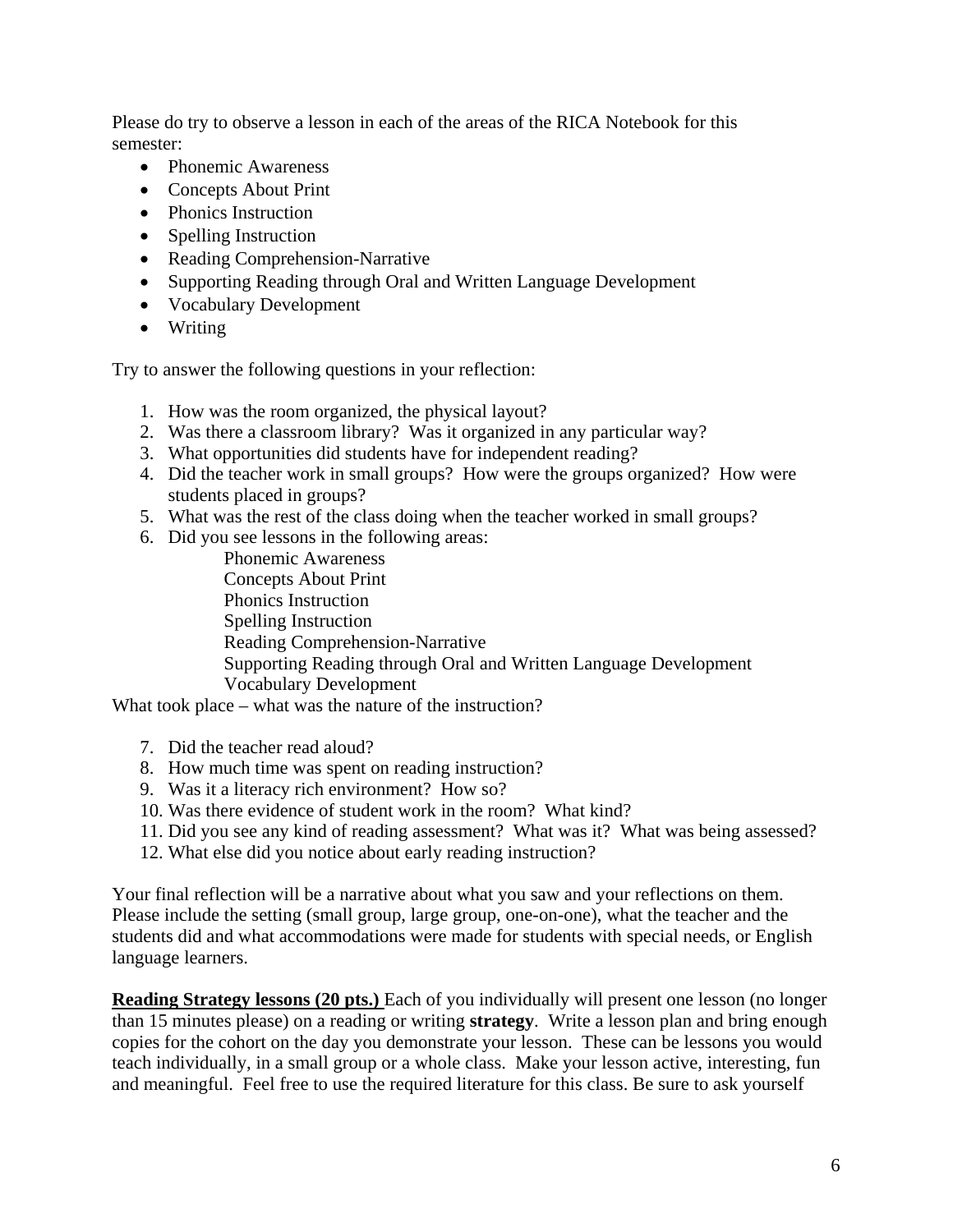how this lesson is related to real reading and writing. If you can't answer that, you may want to rethink your choice for a lesson. Examples of strategies are: Make predictions Form hypothesis Support the hypotheses you make Monitor how well you are comprehending while you read Form mental pictures while you read Summarize what you read Make inferences Ask questions of yourself while you read Use context clues to figure out words you don't know Sound out a word you don't know Choose books you can read Organize information while you read. Relate what you are reading to what you already know Recognize the main idea of a story Identify patterns in a text

# **Bring enough copies for the cohort or email the lesson to them on the day you demonstrate your lesson.**

# **DUE: Sign up**

**Tutoring Reflection (10 points):** You will have the unique opportunity to observe exemplary teachers and tutor everyday while you are taking credential classes at San Marcos Elementary School. At the end of this experience (at the end of the 8 weeks of coursework) write a 2-4 page paper reflecting on what you learned from this experience. Think about and comment on:

- how was the room arranged and how did that contribute to or detract from learning

- what teaching practices you saw that you might want to duplicate in your own classroom?

- what kind of philosophical orientation do you think the teacher was operating from? -how often was the textbook used and how?

- how did teachers interact with students one-on-one, in small group, large group?

- how were students placed in groups?

- how did students move from one activity to the next?

-how did you make teaching decisions?

-what kind of assessment data was used?

-how did assessment data inform your instruction?

-what did you do in this experience that you would do again?

-what would you do differently?

-what questions do you have about what you saw and what you did?

-what would you like to learn more about?

- Do you have any interesting stories about successes, failures or something you or the students learned.

You may not be able to comment on all these questions: they are just to get you started thinking. You may want to take notes or keep a journal while you are tutoring. **DUE: March 9**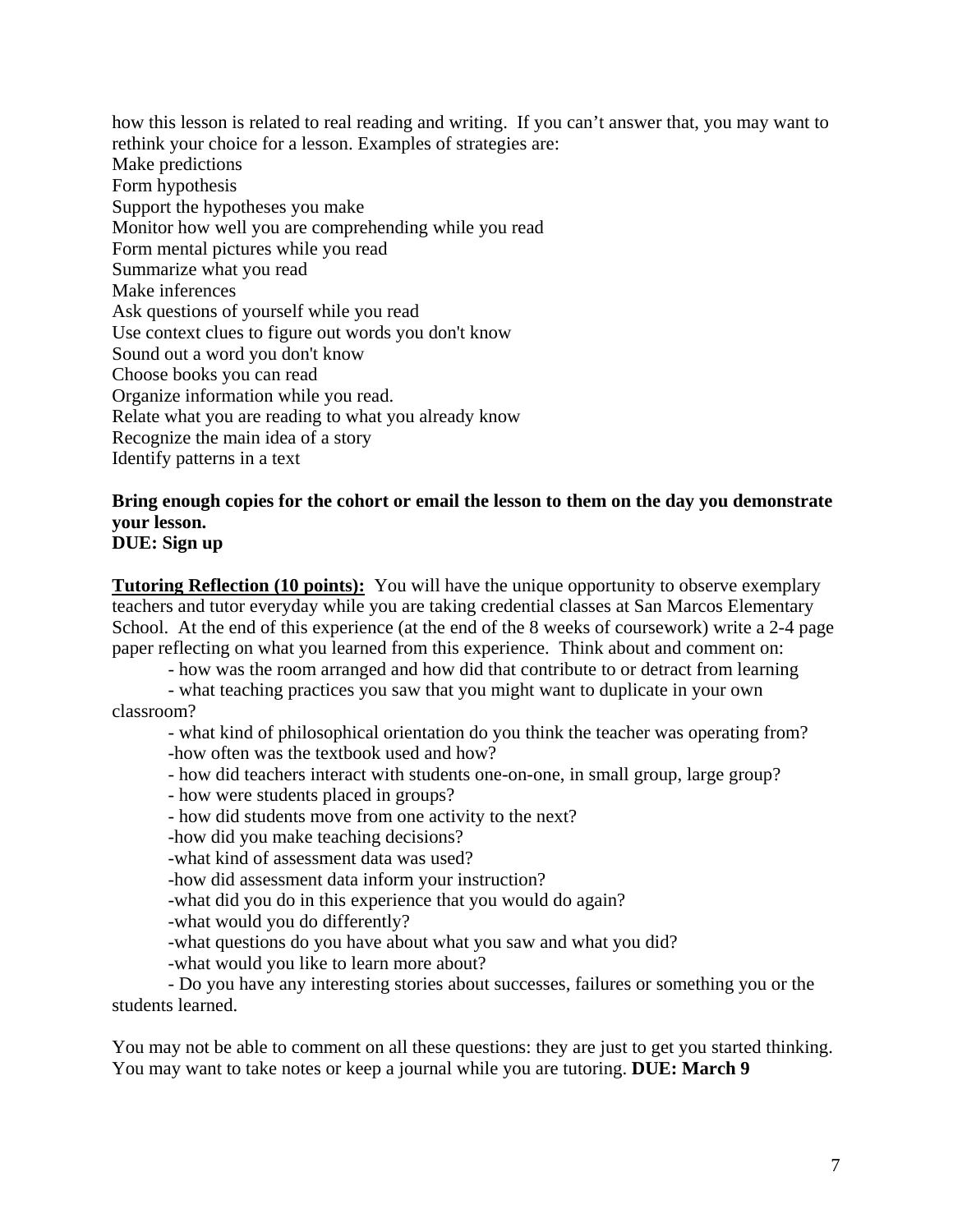**TPE Reflective Statements (10 points)** In EDMS 521, you are specifically responsible for writing a reflective statement for TPEs 1a and 4 in the TaskStream Electronic Portfolio. Each reflection (TPE 1a and 4) should be approximately 200-300 words (the goal is to be succinct not to count words) and focus on a description, analysis, reflection sequence. *You must attach your reading lesson plan and first grade observation as an artifact to support your ideas for both reflective statements. (TPEs 1a and 4)*. You may attach other artifacts that also support your ideas. The same artifact may appear in multiple TPE reflections. When you submit each TPE reflection, you will receive feedback from me. When the reflection is finalized, it will become a permanent record in your TaskStream Portfolio. You may return to the TPE at another point in your program and make modifications as your understanding deepens. **Drafts of your TPE Reflective Statements are due on March 9. Bring them to class for feedback. Final draft due March 16.***.* 

Each TPE reflective statement must include:

- 1. a description of the teacher candidate's learning with respect to the specific TPE being addressed (refer to *TPEs-at-a-Glance with Salient Features*)
- 2. an analysis of how the attached artifact(s) is (are) evidence of that learning
- 3. a reflection describing personal significance of this learning and/or next steps in the journey toward continuing to meet this TPE

Please read TPE 1A and write a reflection that elaborates on your learning and mastery of this TPE. The reflection should be at least 2 paragraphs in length and include evidence that you have a grasp of Subject-Specific Pedagogical Skill for MST in the area of teaching Reading-Language Arts. In order for the assignment to be complete, students must post their observation sheets and reflections it to their Task Stream Account after it is returned with the comment: **Ready to Post**

## TPE 1A: Subject-Specific Pedagogical Skills for Multiple Subject Teaching Assignments

#### *Teaching Reading-Language Arts in a Multiple Subject Assignment*

*Candidates for a Multiple Subject Teaching Credential demonstrate the ability to teach the state-adopted academic content standards for students in English-Language Arts (K-8). They understand how to deliver a comprehensive program of systematic instruction in word analysis, fluency, and systematic vocabulary development; reading comprehension; literary response and analysis; writing strategies and applications; written and oral English Language conventions; and listening and speaking strategies and applications. They know how to strategically plan and schedule instruction to ensure that students meet or exceed the standards. Candidates create a classroom environment where students learn to read and write, comprehend and compose, appreciate and analyze, and perform and enjoy the language arts. They understand how to make language (e.g., vocabulary, forms, uses) comprehensible to students and the need for students to master foundational skills as a gateway to using all forms of language as tools for thinking, learning, and communicating. They understand how to use instructional materials that include a range of textual, functional and recreational texts and how to teach high quality literature and expository text. They understand that the advanced skills of comprehending narrative and informational texts and literary response and analysis, and the creation of eloquent prose, all depend on a foundation of solid vocabulary, decoding, and word-recognition skills.* 

*Candidates teach students how to use visual structures such as graphic organizers or outlines to comprehend or produce text, how to comprehend or produce narrative, expository, persuasive and descriptive texts, how to comprehend or produce the complexity of writing forms, purposes, and organizational patterns, and how to have a command of written and oral English-language conventions.*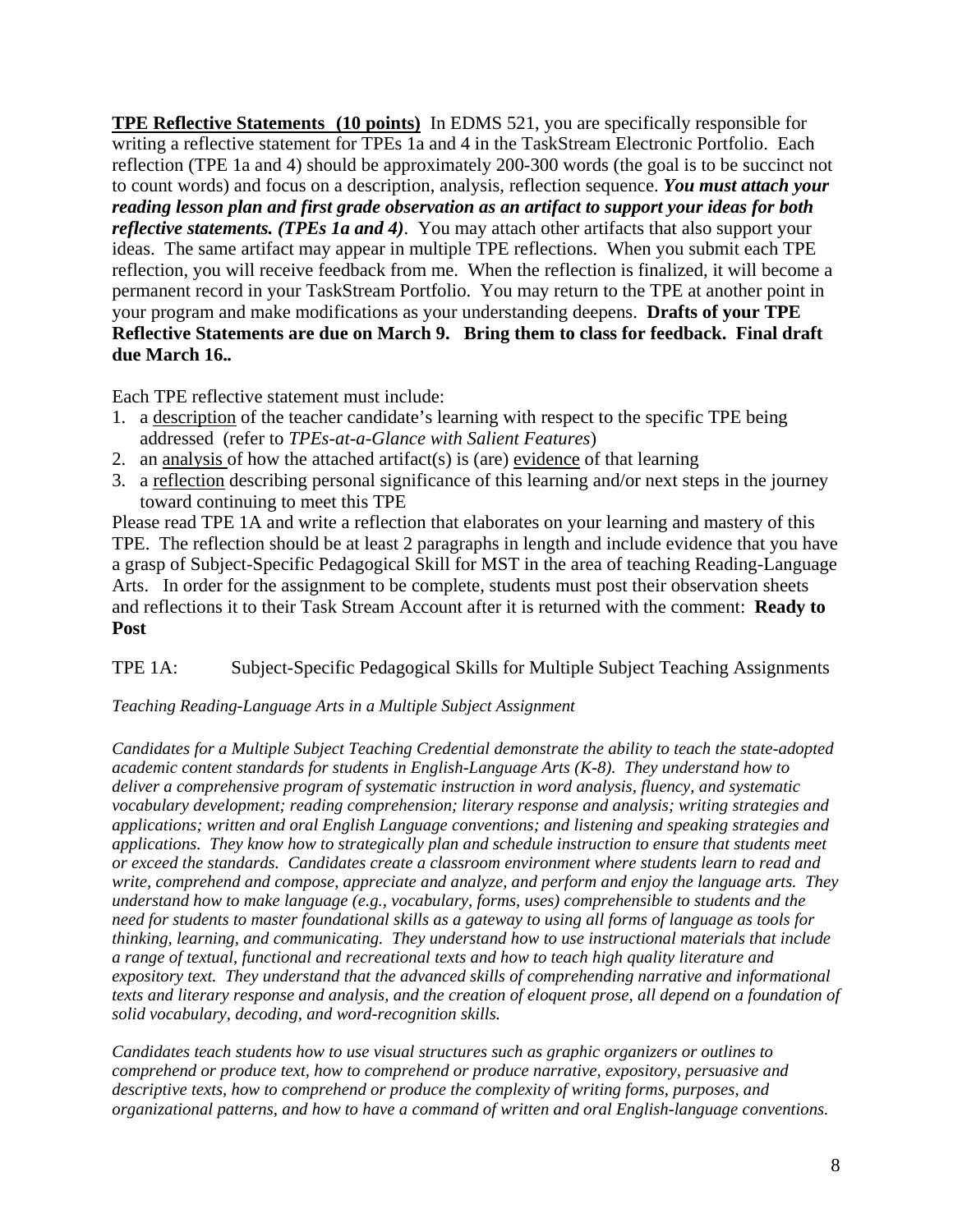*They know how to determine the skill level of students through the use of meaningful indicators of reading and language arts proficiency prior to instruction, how to determine whether students are making adequate progress on skills and concepts taught directly, and how to determine the effectiveness of instruction and students' proficiency after instruction.*

Please read TPE 4 and write a reflection that elaborates on your learning and mastery of this TPE. The reflection should be at least 2 paragraphs in length and include evidence that you have a grasp of masking content accessible for all students. In order for the assignment to be complete, students must post their lesson plan and reflections it Task Stream Account after it is returned with the comment: **Ready to Post**

#### TPE 4: Making Content Accessible

*Candidates for Teaching Credentials incorporate specific strategies, teaching/instructional activities, procedures and experiences that address state-adopted academic content standards for students in order to provide a balanced and comprehensive curriculum. They use instructional materials to reinforce stateadopted academic content standards for students and they prioritize and sequence essential skills and strategies in a logical, coherent manner relative to students' current level of achievement. They vary instructional strategies according to purpose and lesson content. To meet student academic learning needs, candidates explain content clearly and reinforce content in multiple ways, such as the use of written and oral presentation, manipulatives, physical models, visual and performing arts, diagrams, non-verbal communication, and computer technology. They provide opportunities and adequate time for students to practice and apply what they have learned. They distinguish between conversational and academic language, and develop student skills in using and understanding academic language. They teach students strategies to read and comprehend a variety of texts and a variety of information sources, in the subject(s) taught. They model active listening in the classroom. Candidates encourage student creativity and imagination. They motivate students and encourage student effort. When students do not understand content, they take additional steps to foster access and comprehension for all learners. Candidates balance instruction by adjusting lesson designs relative to students' current level of achievement.* 

#### **TPE Reflection Sample**

Read over the TPE and use it as a foundation to write your reflection. Use sentences, such as,

- In order to make content accessible to all students, I will...,
- I will provide opportunities to practice by ...,
- I will motivate students by ... as demonstrated by.

Also, use the concepts of the TPEs, such as,

- I will motivate by ...,
- I will teach by ...
- I will retreach by ...,
- I will provide opportunities for practice by...

#### FOR EXAMPLE:

The development of my lesson plan demonstrates my understanding of Standards Based Instruction and TPE 4: Making Content Accessible. This lesson plan addresses the Language Arts Standard ? for a ?? grade class of varying abilities, skills, and proficiencies. I have used the following materials to reinforce state-adopted academic content standards ??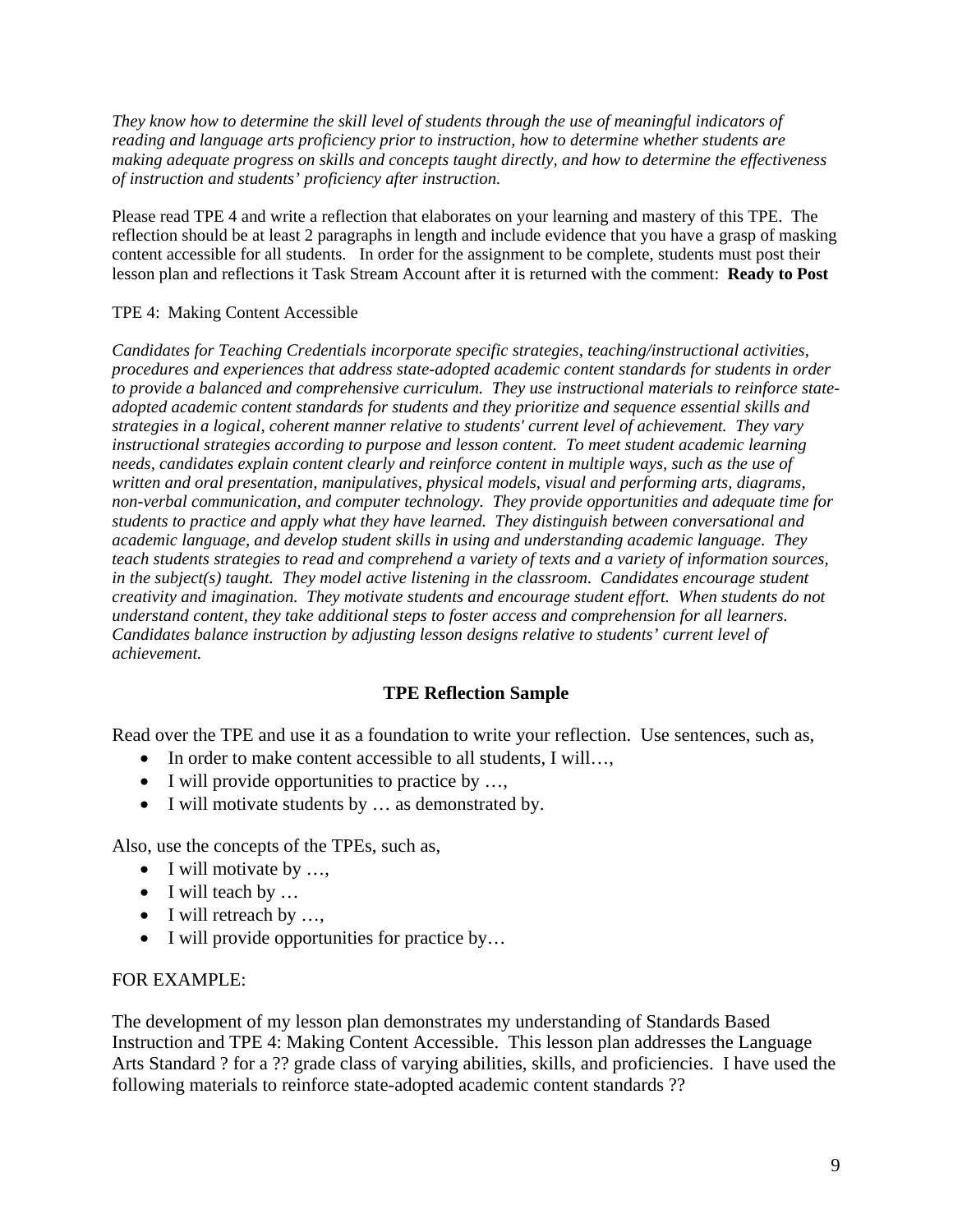In my lesson, I have made content accessible to all students in several ways, including ??. ??, and ??. This creates a lesson that is balanced and comprehensive.

I use the following strategies to reinforce content (SDAIE, MULTIPLE INTELLIGENCES, PRIMARY LANGUAGE SUPPORT, VISUAL, MANIPULATIVES, PHYSICAL MODELS, WRITTEN AND ORAL PRESENTATION, VISUAL AND PEERFORMIG ARTS AND DIAGRAMS).

In my lesson, I provide the following opportunities for students to practice and apply what they have learned ??

I motivate students by ??

I am able to incorporate technology by using the following ??

For those students not comprehending, I use the following strategies to reteach and foster access and comprehension for all students ??

I will foster a creative and imaginative atmosphere by

In my lessons, I take into account students' level of achievement by including the following modifications??

**Professional Disposition (10 Points)** Grading will also include a component of "professional" demeanor." Students will conduct themselves in ways that are generally expected of those who are entering the education profession. This includes but is not limited to the following:

- On-time arrival to all class sessions;
- Advance preparation of readings and timely submission of assignments;
- Respectful participation in all settings (e.g., whole group, small group, in/outside of class); Carefully considered, culturally aware approaches to solution-finding

**RICA Study notebook:** This is not for a grade, but will help you get organized to study for the RICA exam. Get a three ring binder and 12 dividers.

## **RICA Resource Notebook:**

• The Notebook will be organized around the 13 RICA Content Areas (see the RICA Registration Bulletin, p.39-45)

Each section of the notebook could contain the following:

- A RICA analysis sheet including: (a) what this content area(s) is about (Put it in your own words  $-2$  to 4 sentences), (b) 2 ways of assessing this content area (include rationale); and (c) 1 way of teaching it (description and accommodations). Describe the teaching strategy and explain how it supports reading, writing and/or language arts development.
- An lesson observation form
- A technology-rich assignment that enhances your teaching and student learning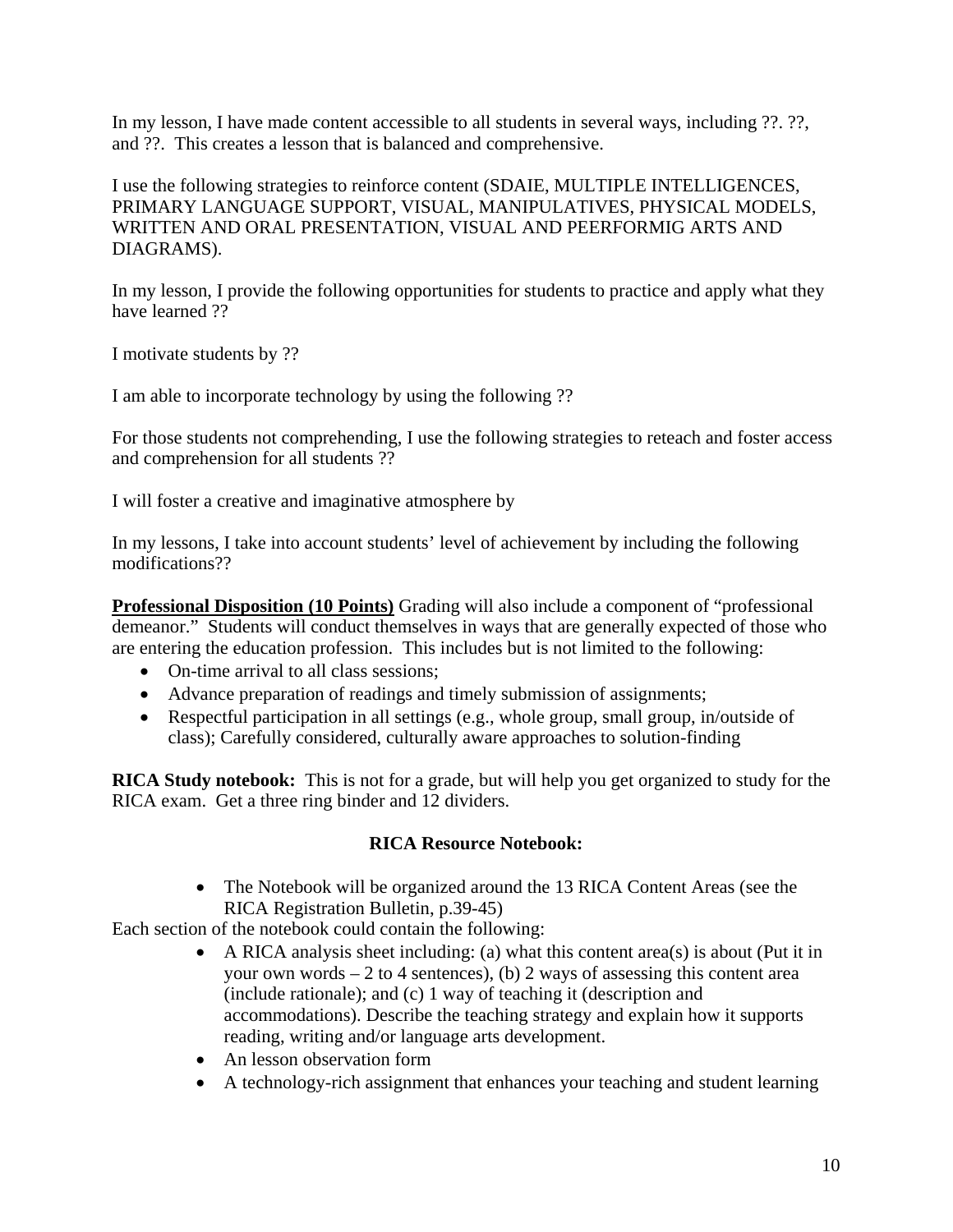• Lesson plans, articles, and any other resources collected within class or student teaching that would be helpful.

For the first semester we will need to complete the following content areas:

- Section 1 Conducting ongoing assessment of reading development
- Section 2: Planning, Organizing, and Managing Reading Instruction
- Section 3: Phonemic Awareness
- Section 4: Concepts About Print
- Section 5: Systematic, Explicit Phonics and Other Word Identification Strategies
- Section 6: Spelling Instruction
- Section 7: Reading Comprehension Narrative
- Section12: Vocabulary Development
- Section 13: Structure of the English Language
- Section 14 Special Needs/accommodating all learners

You can choose how to organize this information in your notebook. You may include course assignments (lesson plan,, classroom observations, choice project, etc.), course handouts and materials from your classroom/school site, examples of lesson plans and student work, information from internet sources or professional journals. You may want to include strategies you will use to teach these content areas. You may even include pictures of students learning a specific strategy as well as your reflection on what was happening, why it worked or didn't work and why that was. You may include one (or more) successful activities that you used in the classroom (must be related to language arts instruction).

The resource notebook will contain samples of your learning and understanding, and examples of your work that demonstrate that you are ready to instruct children in reading, writing, listening and speaking. Feel free to use a variety of graphic and written presentations, as best suits your learning style, in order to show your learning and understanding. Use a three-ring binder to organize your materials. Work with a friend so you can exchange ideas.

As you learn about assessment, phonemic awareness, the use of phonics, comprehension strategies and other components crucial to effective literacy instruction, compiling your resource notebook will help you prepare and review the content areas assessed by the RICA test. More importantly, it will serve as a resource for you in the future, and may be used for job interviews to illustrate your knowledge and experiences.

Note: Besides the course readings, Dr. Alice Quiocho's web site can also serve as a resource. The address is: http://www.csusm.edu/Quiocho. Click on "reading instruction portfolio." See the section on accommodations for ideas on ways to support second language learners. Note: See **www.ed.gov/free/** for free Educational Materials Each section of the notebook could contain the following:

- A RICA analysis sheet including:
- (a) what this content area(s) is about (Put it in your own words  $-2$  to 4 sentences),
- (b) 2 ways of assessing this content area (include rationale), and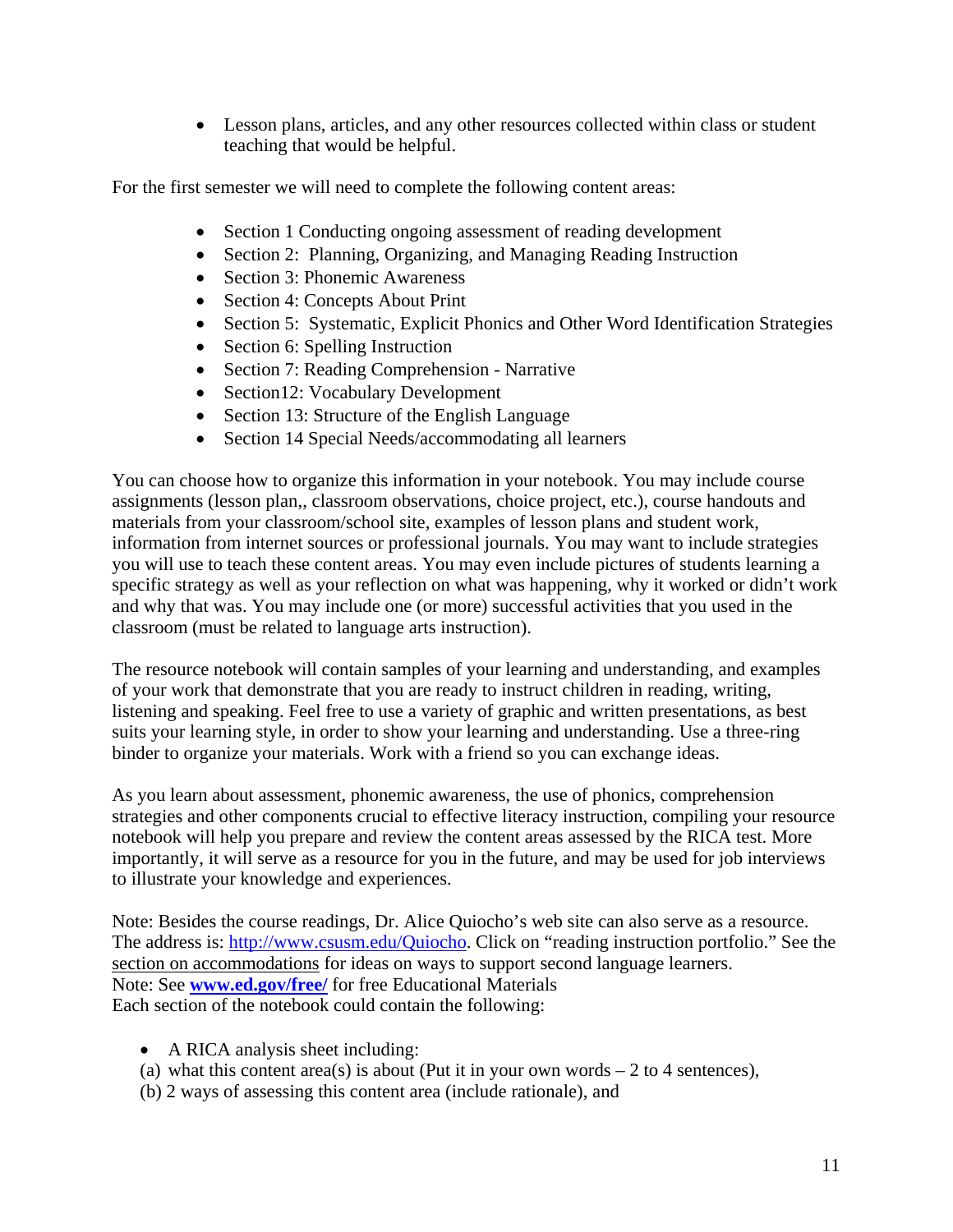(c) 1 way of teaching it (description and accommodations). Describe the teaching strategy and explain how it supports reading, writing and/or language arts development. Include description of 3 accommodations minimum.

- An observation form (except for section 1).
- A technology-rich assignment that enhances your teaching and student learning.
- Lesson plans, articles, and any other resources collected within class or student teaching that would be helpful.

## Example 1 **California Reading Initiative Reading/ Language Arts Components Grid**

| Component | <b>How to Assess</b><br>include rationale) | <b>How to Teach It</b><br>(Strategies) | <b>Accommodations</b><br>(at least 3) |
|-----------|--------------------------------------------|----------------------------------------|---------------------------------------|
|           |                                            |                                        |                                       |
|           |                                            |                                        |                                       |
|           |                                            |                                        |                                       |
|           |                                            |                                        |                                       |

| <b>Component</b>      | <b>How to Assess</b>                                                                                                                                                                                                                                                                                                                                                                                                                                                                             | <b>How to Teach it</b><br>(Strategies)                                                                                                                                                                                                                                                                                                                                                                                                                                           | <b>Accommodations</b>                                                                                                                                                                                                                                                                                                                                                                                                          |
|-----------------------|--------------------------------------------------------------------------------------------------------------------------------------------------------------------------------------------------------------------------------------------------------------------------------------------------------------------------------------------------------------------------------------------------------------------------------------------------------------------------------------------------|----------------------------------------------------------------------------------------------------------------------------------------------------------------------------------------------------------------------------------------------------------------------------------------------------------------------------------------------------------------------------------------------------------------------------------------------------------------------------------|--------------------------------------------------------------------------------------------------------------------------------------------------------------------------------------------------------------------------------------------------------------------------------------------------------------------------------------------------------------------------------------------------------------------------------|
| Phonemic<br>Awareness | Phonemic awareness is<br>assessed by finding out<br>whether or not the student<br>is capable of manipulating<br>the language. For<br>example;<br>I would ask a student<br>to pick out the first<br>sound or last sound of<br>a word,<br>I would ask the<br>student to identify,<br>pronounce and blend<br>sounds or a segment of<br>a word,<br>I would ask students<br>$\bullet$<br>to identify sentences,<br>words, or sounds to<br>see if they are aware<br>of the structure of a<br>sentence. | These are strategies that<br>can be used to teach<br>ELL and non-ELL<br>students phonetic<br>awareness,<br>Involve students in<br>poetry, rhymes and<br>songs of all types,<br>Use a chant to clap<br>$\bullet$<br>syllables in students'<br>names,<br>Sort known objects<br>$\bullet$<br>or pictures into<br>groups of similar<br>sounds (Realia<br>Cans),<br>Play a guessing<br>$\bullet$<br>game using picture<br>cards and help the<br>children to put<br>together blends to | For children with<br>special needs I would<br>use these strategies,<br>Specific skills<br>$\bullet$<br>instruction<br>alongside a basal<br>reading program-<br>This means I<br>would ask students<br>what sounds they<br>hear in certain<br>words or what<br>word would make<br>sense in an empty<br>space within a<br>sentence. This<br>strategy would<br>allow me to assess<br>my student's<br>progress,<br>Great children's |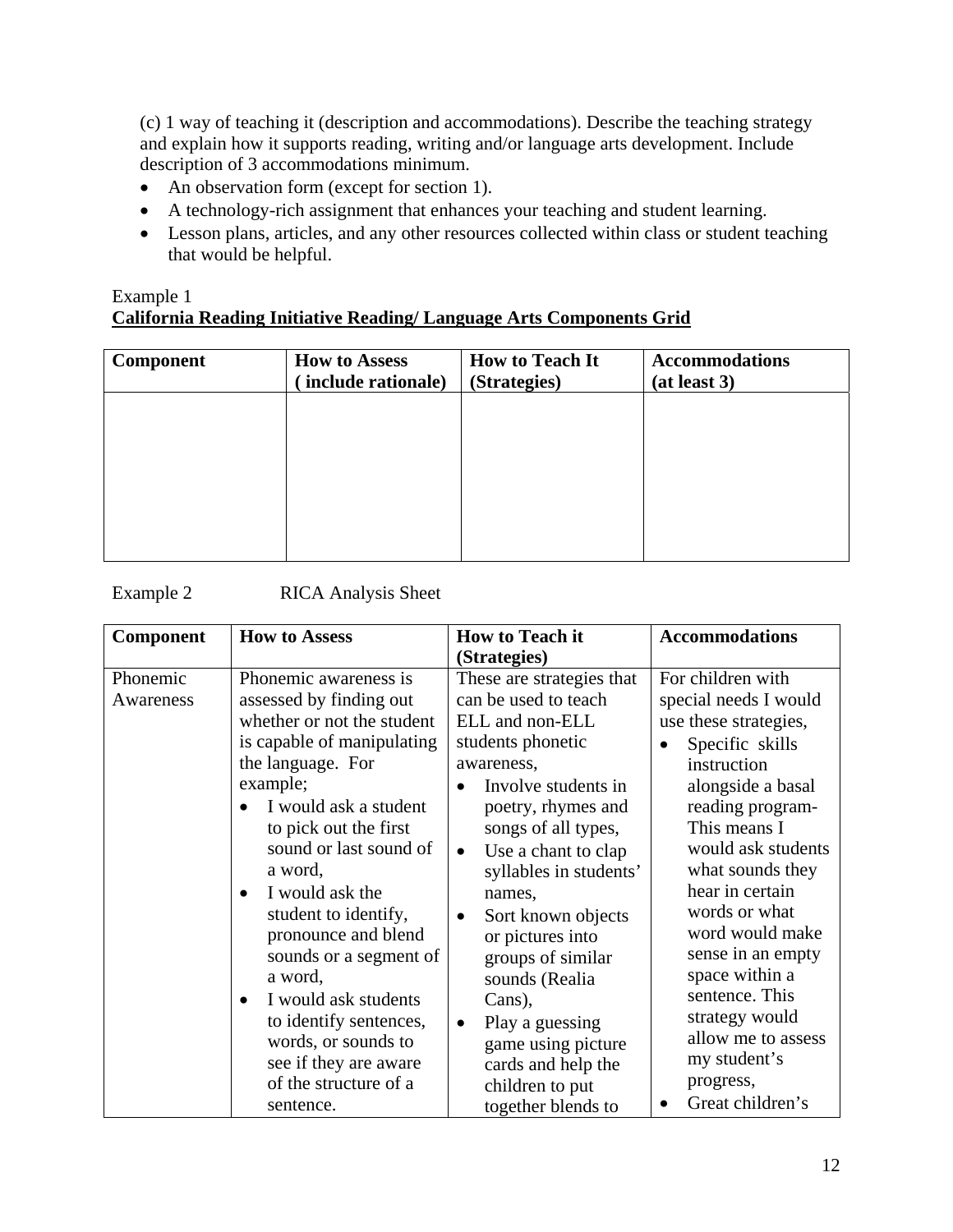| Assignment                     | Points    | Due Date   |
|--------------------------------|-----------|------------|
| Comment cards                  | 30 pts.   | Each class |
| Primary grades Observation     | 20 pts.   | Feb. 26    |
| <b>Reading Strategy lesson</b> | 20 pts.   | Sign up    |
| Tutoring reflection            | $10$ pts. | March 11   |
| TPE Reflective statements      | $10$ pts. | March 11   |
| Professional dispositions      | $10$ pts  |            |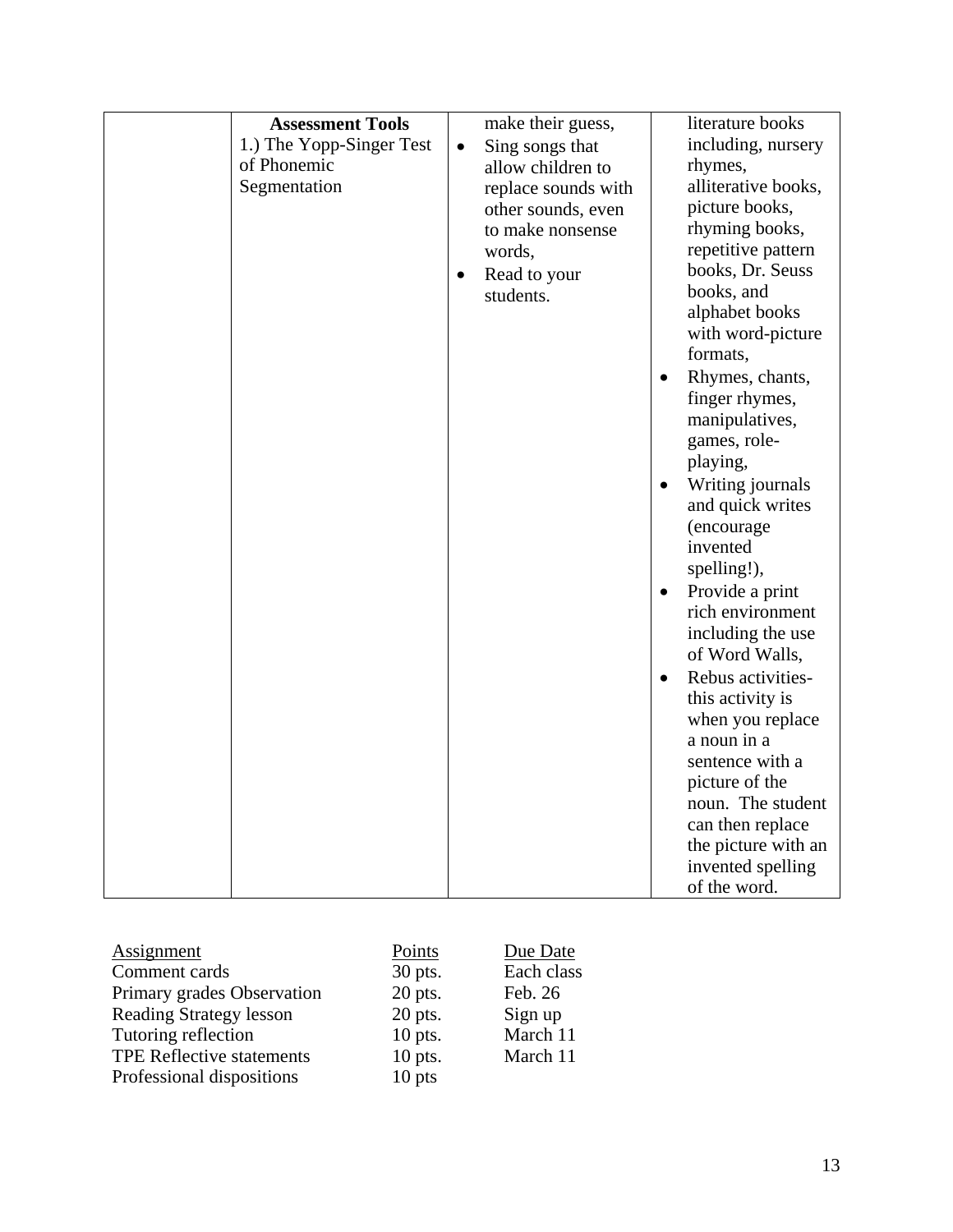TOTAL 100 pts.

Grading scale

| A    | 93-100 points | B-            | 80-82 points |
|------|---------------|---------------|--------------|
| A-   | 90-92         | $C_{\pm}$     | 77-79        |
| $B+$ | 87-89         | $\mathcal{C}$ | 74-76        |
| B    | 83-86         | $C_{\pm}$     | 70-72        |

#### **COE Attendance Policy**

Due to the dynamic and interactive nature of courses in the College of Education, all students are expected to attend all classes and participate actively. At a minimum, students must attend more than 80% of class time, or s/he **may not receive a passing grade** for the course at the discretion of the instructor. Individual instructors may adopt more stringent attendance requirements. Should the student have extenuating circumstances, s/he should contact the instructor as soon as possible.

A good student is one who adheres to standards of dependability and promptness. If you miss two class sessions or are late (or leave early) for more than three sessions, you cannot receive an A. If you miss three class sessions you cannot receive a B.

Each assignment is due on the date indicated on the syllabus It is expected that the entire assignment will be completed and turned in by the required date. **Late assignments will be penalized by a 10% reduction in points for each week day late**. After **one week,** late assignments will be given a **zero**. Unless extraordinary circumstances are made known, this is not negotiable.

 If you think you could have done better on an assignment, you can request to redo it. A redone assignment will automatically have a reduction of 5%. If you have any questions or concerns, please feel free to come in and speak with us about them. Select a "buddy" to ensure you receive handouts and information when you must miss class.

 You must maintain a B average (3.0 GPA) and cannot receive below a C+ in a course in your teacher education courses to receive a teaching credential from the State of California.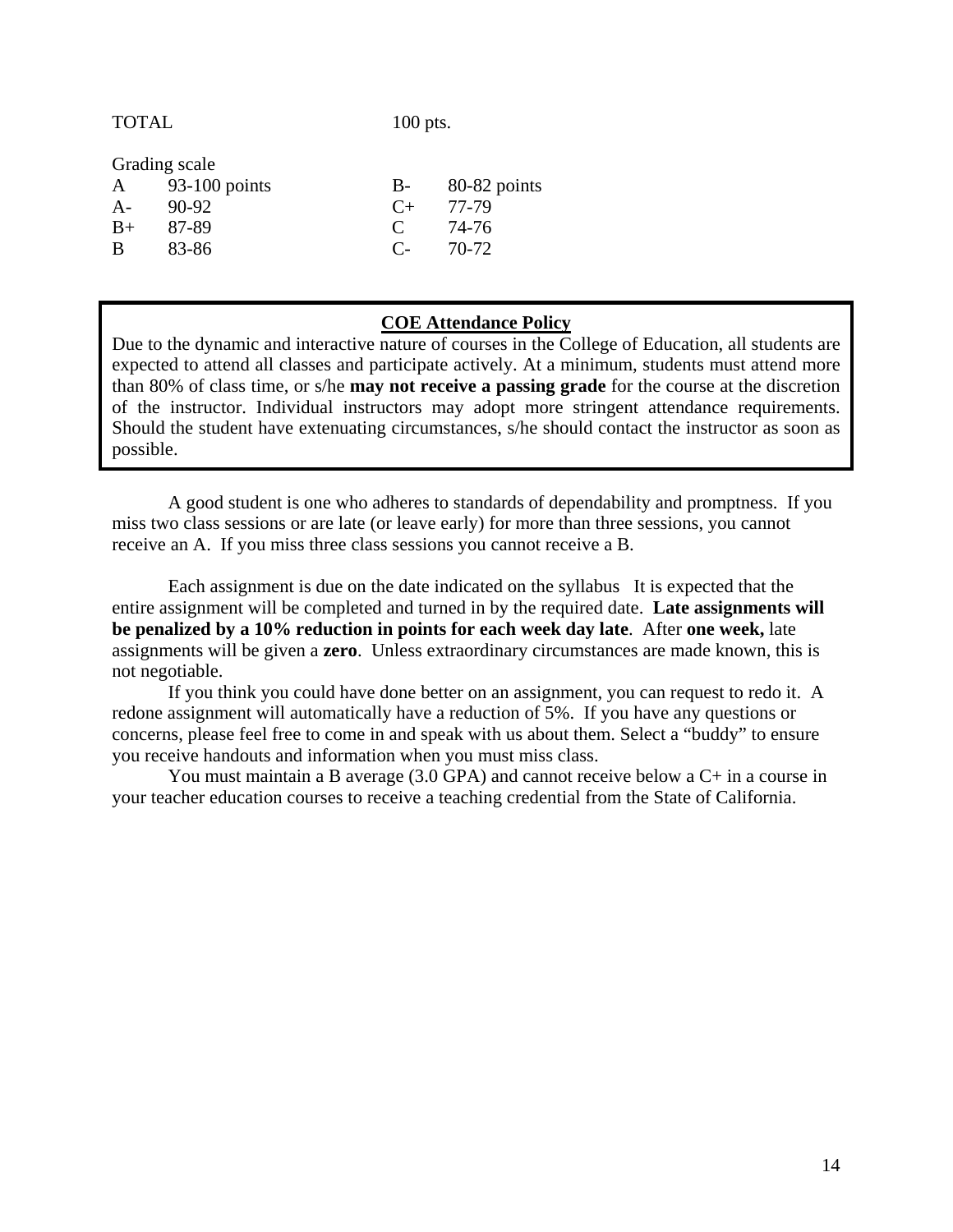| <b>Date</b>  | <b>Topic</b>                         | Readings/Assignments                              |
|--------------|--------------------------------------|---------------------------------------------------|
| Jan. 22 am   | Overview of course                   | Flint chpt. 1                                     |
|              | <b>Building community</b>            | Article on website:                               |
|              |                                      | http://www.csusm.edu/middlelevel/comlit.nmsa.html |
| Jan. 22 pm   | Safe for all                         | Course reader p. 3                                |
|              | <b>Building community</b>            |                                                   |
| Jan 29 am    | 1 <sup>st</sup> language acquisition | Flint chpt. 2, 3                                  |
|              |                                      | ROC p. 22                                         |
| Jan. 29 pm   | <b>Emergent literacy</b>             | Flint chpt. 1                                     |
|              |                                      | Allington & Cunningham ch. 1                      |
| Feb. 5 am    | Emergent literacy                    | Flint chpt. 4                                     |
|              |                                      | Guillaume in reader p. 171                        |
|              |                                      | Cunningham chpts. 2, 3, 4                         |
| Feb. 5 pm    | Early reading                        | Flint chpt. 6, pgs 144-160                        |
|              | <b>Structure of English</b>          | Allington & Cunningham ch. 2, 3                   |
|              | Language                             |                                                   |
| Feb. 12 am   | <b>Guided Reading</b>                | Flint chpt. 5, 7 pgs. 178 - 197                   |
|              | Shared reading                       | Allington and Cunningham11, 12, 13                |
|              | Fluency                              | Cunningham, chpt. 5                               |
|              | Four Blocks                          |                                                   |
| Feb 12 p.m.  | Phonics                              | Allington & Cunningham ch. 4                      |
|              |                                      | Cunningham chpts. 6, 7, 8, 14, 15                 |
|              |                                      | Trachtenberg, reader p. 160                       |
|              |                                      | Bring Phonics they use to class                   |
| Feb. 19 a.m. | <b>Primary grade</b>                 |                                                   |
|              | observation                          |                                                   |
| Feb. 19 pm   | Debrief $1st$ grade                  | Flint chpt. 8                                     |
|              | observation                          | Allington & Cunningham ch. 5, 6                   |
|              | Comprehension                        | Cunningham chpt. 11                               |
|              | Literature selection                 | Course reader p. 138, 171                         |
| Feb. 26 a.m. | Writing development                  | Cunningham and Allington, chpt.7                  |
|              |                                      | Primary grade reflection due                      |
| Feb. 26 pm   | Writing & spelling                   | Flint pgs. 161-165                                |
|              |                                      | Course reader, pgs 167. Spelling articles         |
|              |                                      | Cunningham chpt. 9, 10                            |
| March 4 am   | Assessment                           | Flint chpt. 9                                     |
|              | Using assessment to plan             | Allington & Cunningham chpt. 9                    |
|              | instruction                          | Cunningham chpt. 13                               |
| March 4 pm   | Planning, organizing and             | Fllint chpt. 10                                   |
|              | managing literacy                    | Allington & Cunningham ch. 8,10                   |
|              | classrooms                           | Bring draft of TPE statements to class            |
|              | Differentiating in                   |                                                   |
|              | language arts                        |                                                   |
| March 11 am  | <b>English Language arts</b>         | Cunningham and Allington, chpt. 6                 |
|              | standards                            | Bring laptops if you have them                    |
|              |                                      | http://www.cde.ca.gov/be/st/ss/engmain.asp        |

Readings and Assignments: